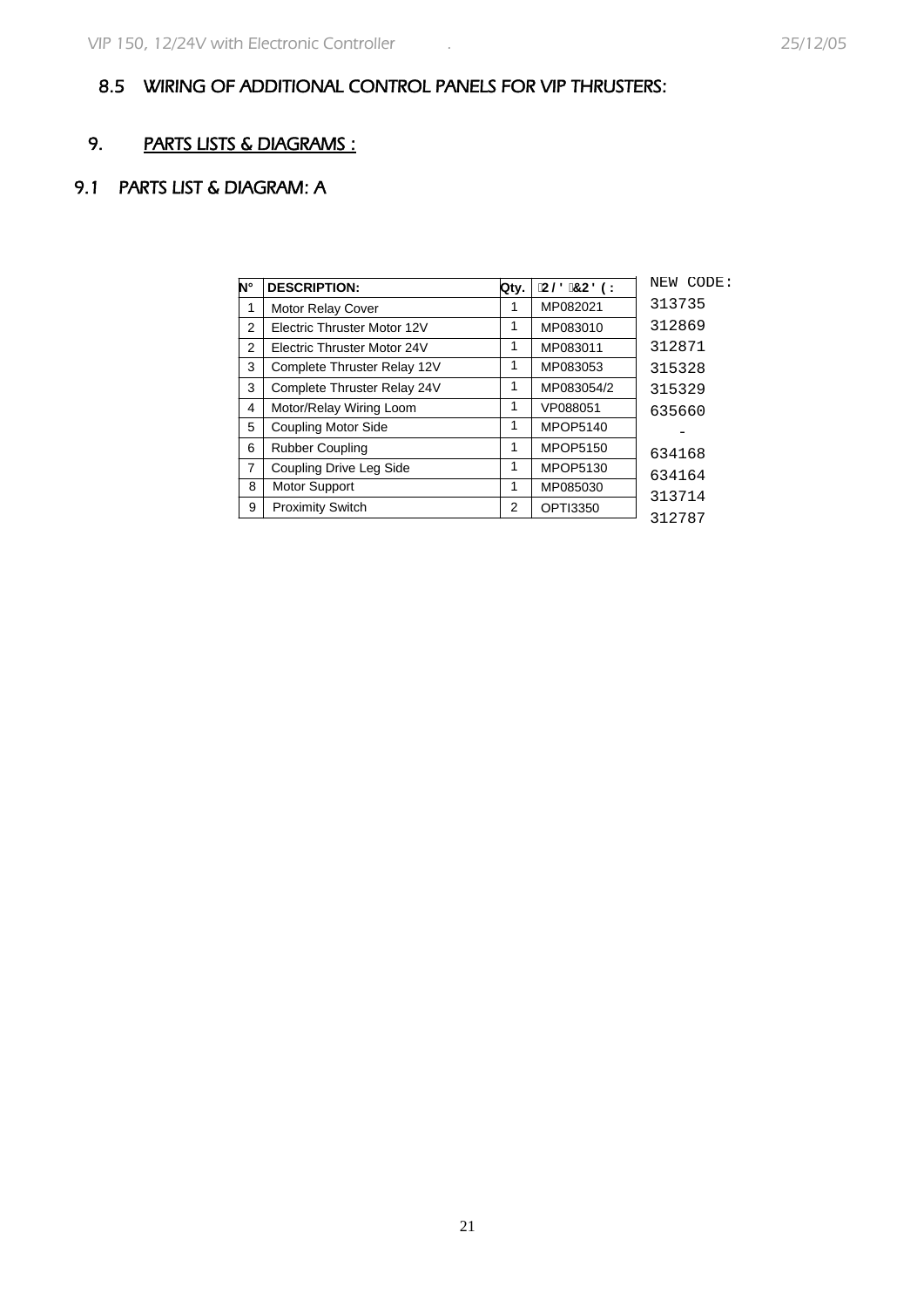

## 9.2 PARTS DIAGRAM: B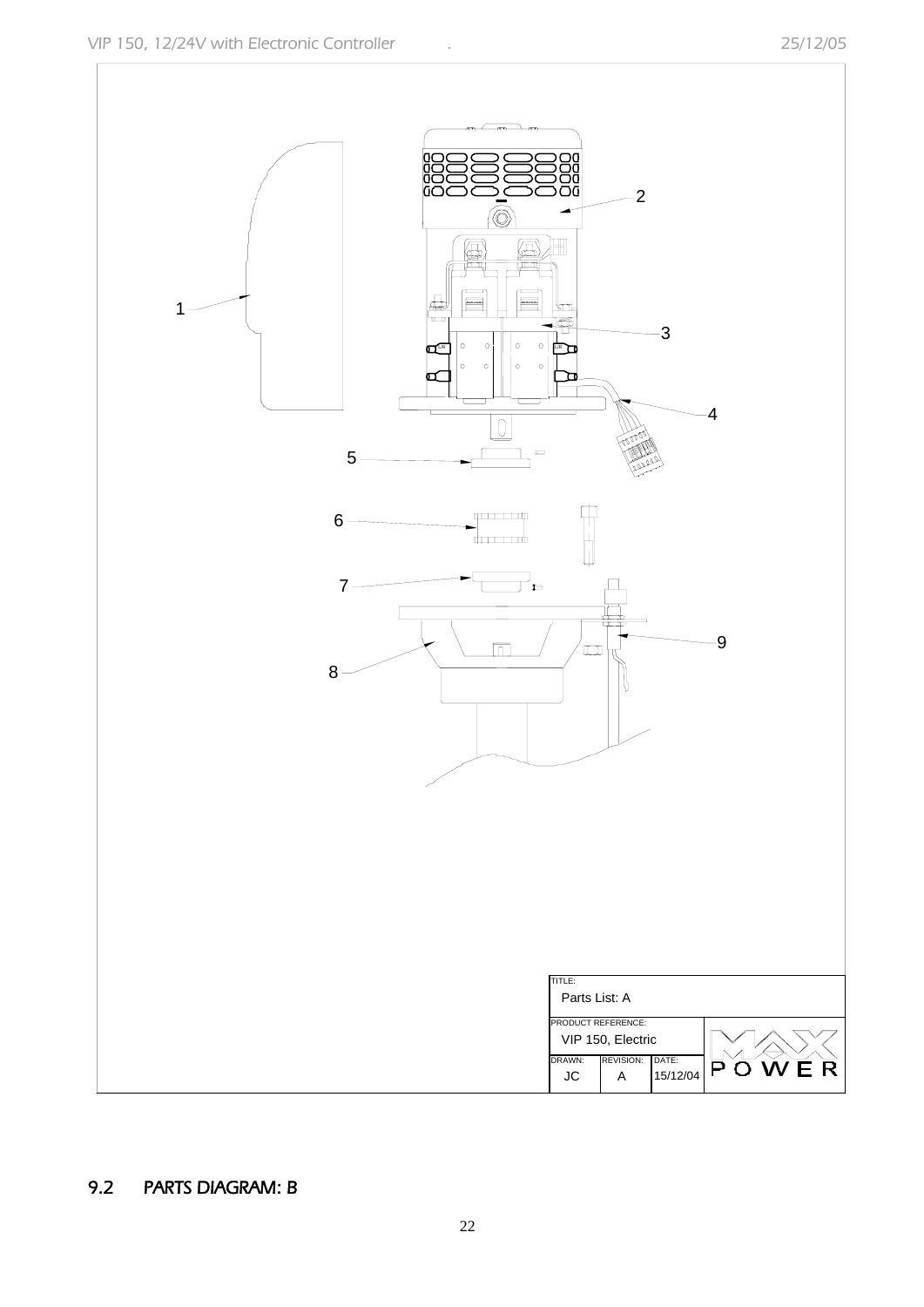

9.3 PARTS LIST: B